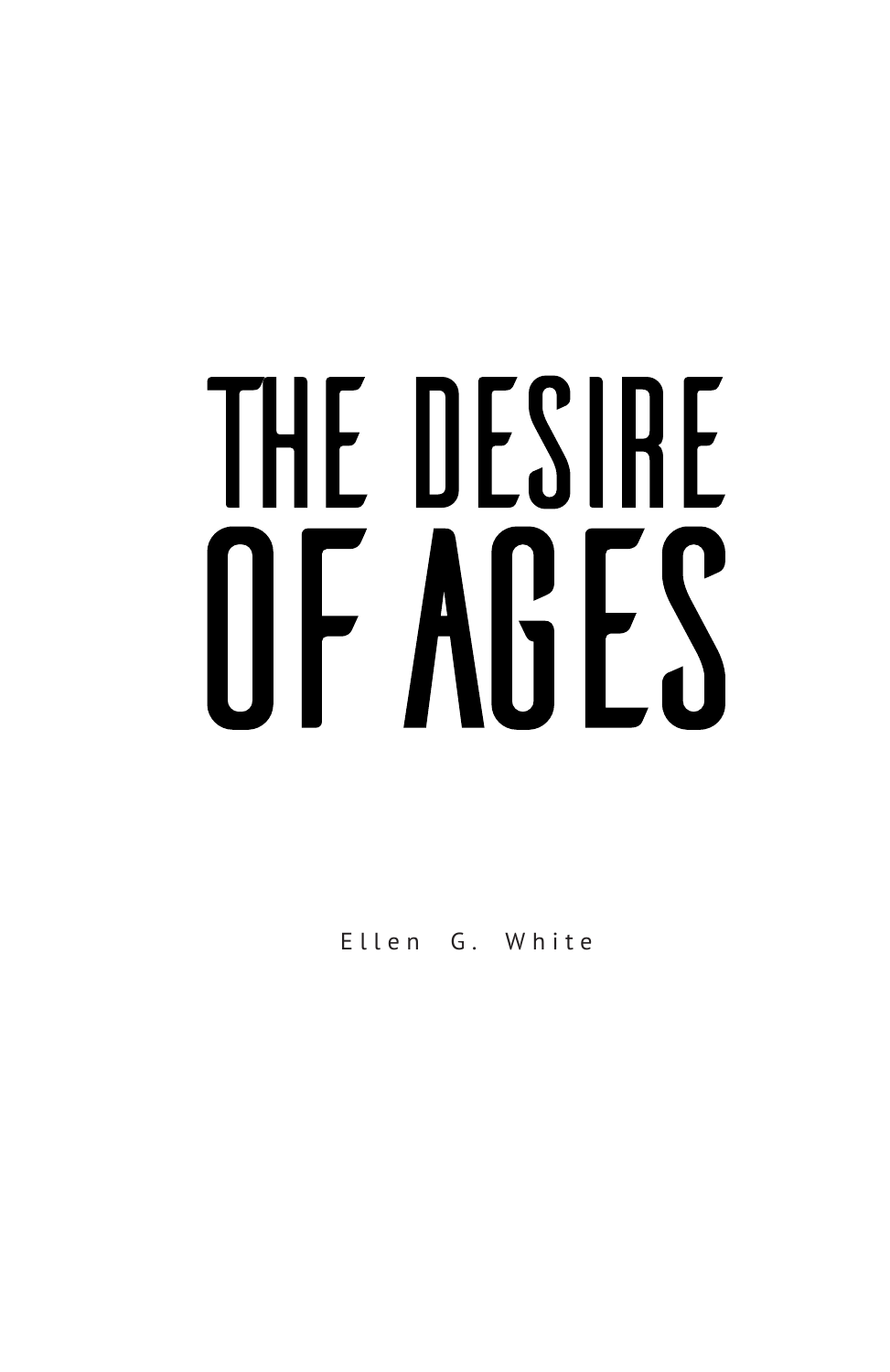### **Contents**

| "We Have Found the Messias" 69        |
|---------------------------------------|
|                                       |
|                                       |
|                                       |
|                                       |
|                                       |
| "Except Ye See Signs and Wonders" 106 |
| Bethesda and the Sanhedrin 109        |
| Imprisonment and Death of John  118   |
| "The Kingdom of God Is at Hand" 126   |

| "Is Not This the Carpenter's Son?" 129 |  |
|----------------------------------------|--|
|                                        |  |
|                                        |  |
| "Thou Canst Make Me Clean" 147         |  |
|                                        |  |
|                                        |  |
|                                        |  |
|                                        |  |
|                                        |  |
|                                        |  |
|                                        |  |
|                                        |  |
|                                        |  |
|                                        |  |
|                                        |  |
|                                        |  |
|                                        |  |
|                                        |  |
|                                        |  |
|                                        |  |
|                                        |  |
| The Foreshadowing of the Cross  246    |  |
|                                        |  |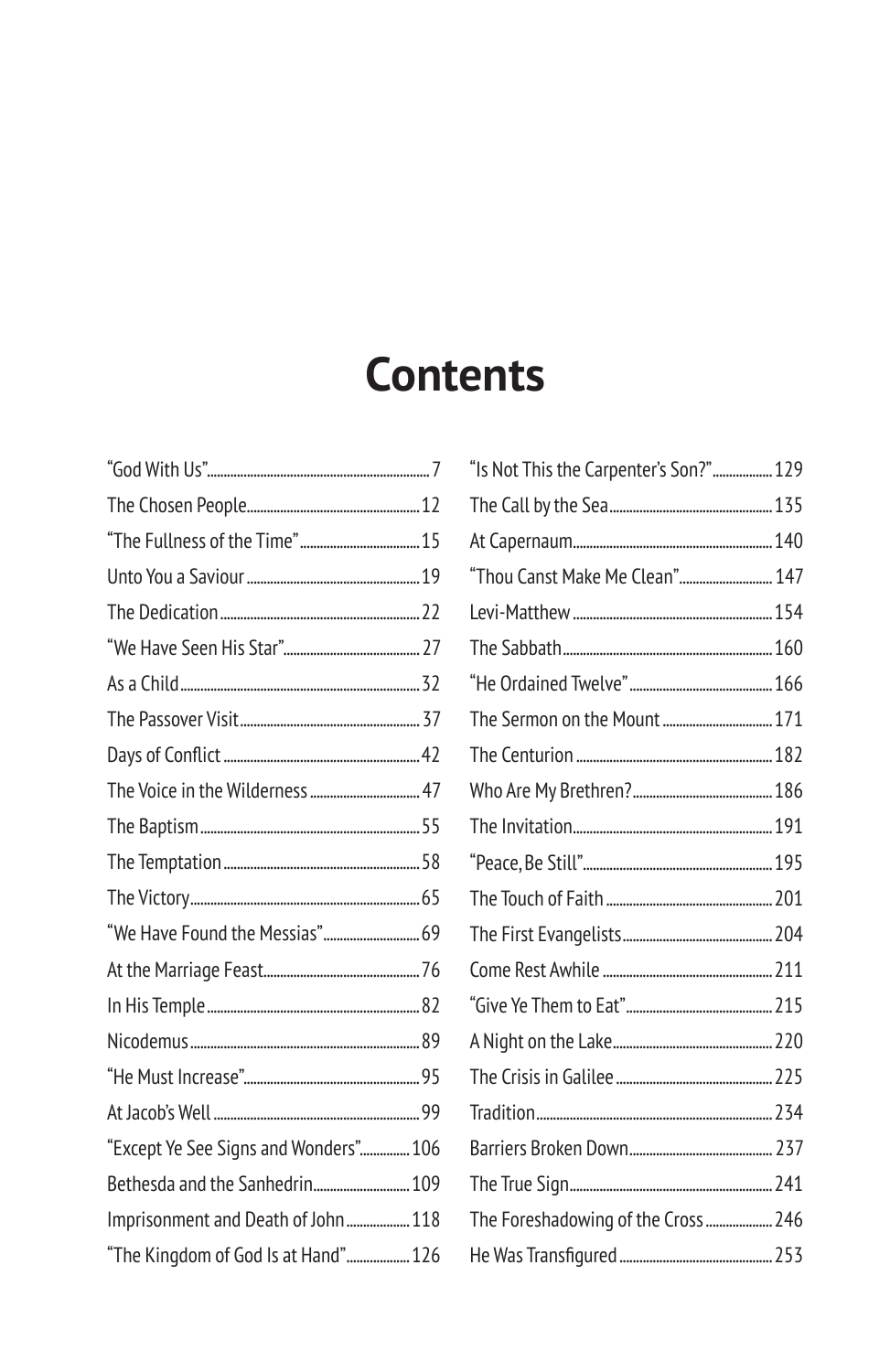| At the Feast of Tabernacles 268   |  |
|-----------------------------------|--|
|                                   |  |
|                                   |  |
|                                   |  |
| The Last Journey From Galilee 294 |  |
|                                   |  |
|                                   |  |
|                                   |  |
|                                   |  |
|                                   |  |
|                                   |  |
| The Law of the New Kingdom  328   |  |
|                                   |  |
| The Feast at Simon's House 334    |  |
|                                   |  |
|                                   |  |
| The Temple Cleansed Again  353    |  |
|                                   |  |
|                                   |  |

| 56 |                                            |  |
|----|--------------------------------------------|--|
| 60 |                                            |  |
| 68 | "The Least of These My Brethren" 386       |  |
| 73 |                                            |  |
| 79 |                                            |  |
| 89 | "Let Not Your Heart Be Troubled" 402       |  |
| 94 |                                            |  |
| 01 | Before Annas and the Court of Caiaphas 421 |  |
| 06 |                                            |  |
| 09 |                                            |  |
| 13 |                                            |  |
| 16 |                                            |  |
| 24 |                                            |  |
| 28 |                                            |  |
| 31 |                                            |  |
| 34 |                                            |  |
| 47 |                                            |  |
| 49 |                                            |  |
| 53 |                                            |  |
| 61 | "To My Father, and Your Father" 505        |  |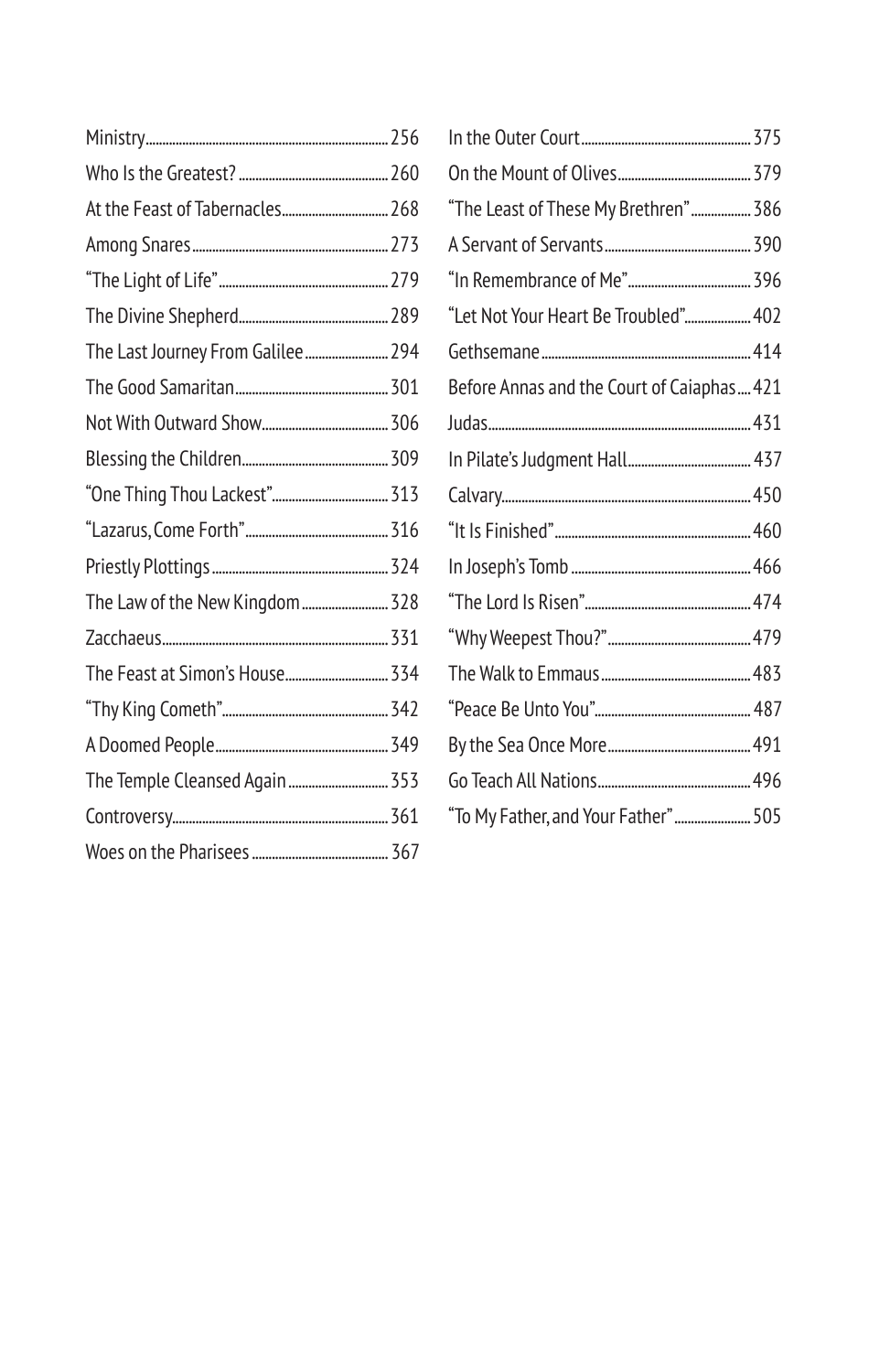

**Here** is name shall be called Immanuel, . . . God with us."<br> **Here** is seen "in the face of Jesus"<br>
Christ." From the days of eternity the Lord Jesus Christ was one with the Father;<br>
He was "the image of God" the image of "The light of the knowledge of the glory of God" is seen "in the face of Jesus He was "the image of God," the image of His greatness and majesty, "the outshining of His glory." It was to manifest this glory that He came to our world. To this sin-darkened earth He came to reveal the light of God's love,—to be "God with us." Therefore it was prophesied of Him, "His name shall be called Immanuel."

By coming to dwell with us, Jesus was to reveal God both to men and to angels. He was the Word of God,—God's thought made audible. In His prayer for His disciples He says, "I have declared unto them Thy name,"—"merciful and gracious, long-suffering, and abundant in goodness and truth,"—"that the love wherewith Thou hast loved Me may be in them, and I in them." But not alone for His earthborn children was this revelation given. Our little world is the lesson book of the universe. God's wonderful purpose of grace, the mystery of redeeming love, is the theme into which "angels desire to look," and it will be their study throughout endless ages. Both the redeemed and the unfallen beings will find in the cross of Christ their science and their song. It will be seen that the glory shining in the face of Jesus is the glory of self-sacrificing love. In the light from Calvary it will be seen that the law of self-renouncing love is the law of life for earth and heaven; that the love which "seeketh not her own" has its source in the heart of God; and that in the meek and lowly One is manifested the character of Him who dwelleth in the light which no man can approach unto.

In the beginning, God was revealed in all the works of creation. It was Christ that spread the heavens, and laid the foundations of the earth. It was His hand that hung the worlds in space, and fashioned the flowers of the field. "His strength setteth fast the mountains." "The sea is His, and He made it." Psalm 65:6; 95:5. It was He that filled the earth with beauty, and the air with song. And upon all things in earth, and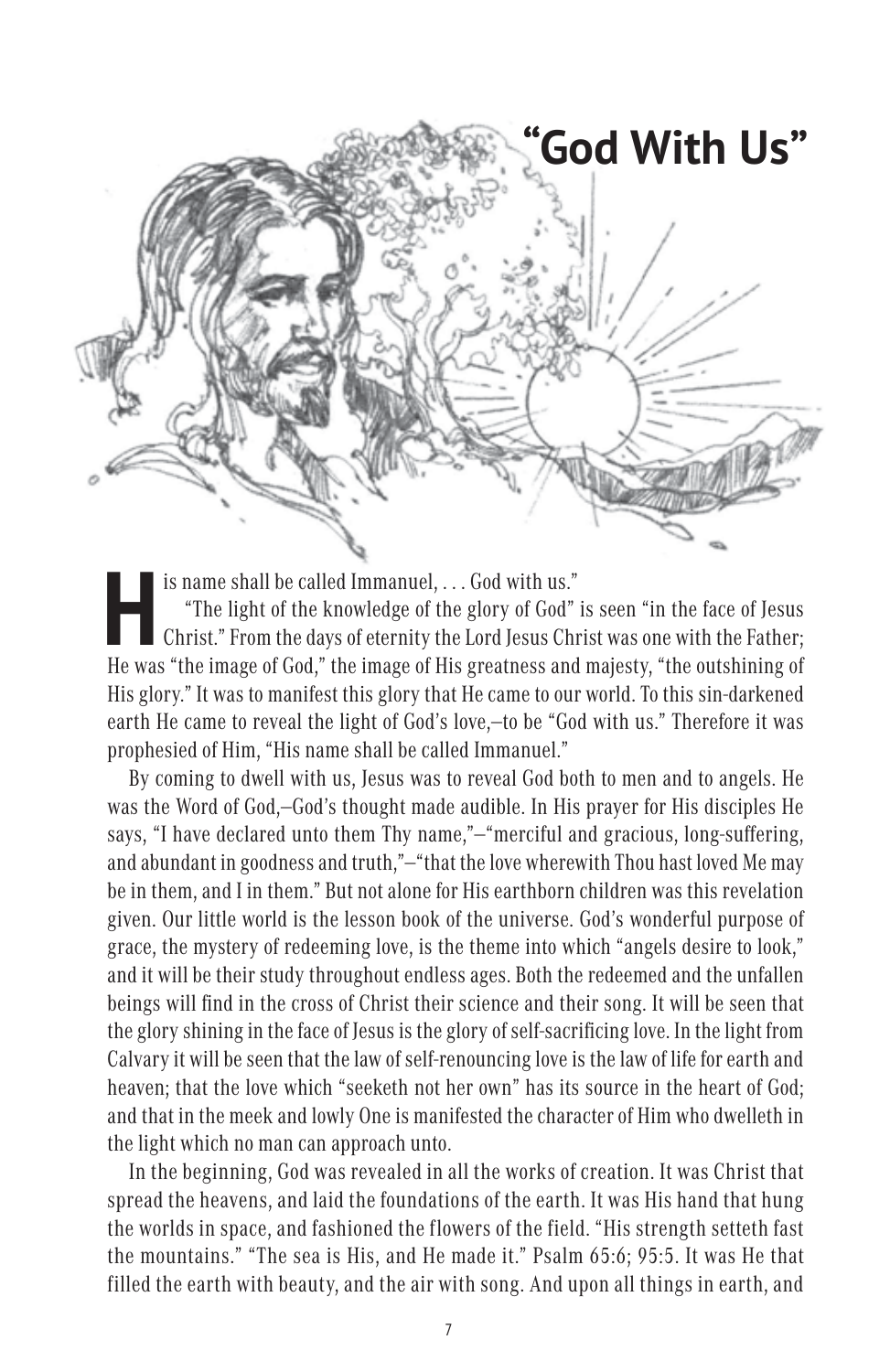#### 8 | **THE DESIRE OF AGES**

air, and sky, He wrote the message of the Father's love.

Now sin has marred God's perfect work, yet that handwriting remains. Even now all created things declare the glory of His excellence. There is nothing, save the selfish heart of man, that lives unto itself. No bird that cleaves the air, no animal that moves upon the ground, but ministers to some other life. There is no leaf of the forest, or lowly blade of grass, but has its ministry. Every tree and shrub and leaf pours forth that element of life without which neither man nor animal could live; and man and animal, in turn, minister to the life of tree and shrub and leaf. The flowers breathe fragrance and unfold their beauty in blessing to the world. The sun sheds its light to gladden a thousand worlds. The ocean, itself the source of all our springs and fountains, receives the streams from every land, but takes to give. The mists ascending from its bosom fall in showers to water the earth, that it may bring forth and bud.

The angels of glory find their joy in giving,—giving love and tireless watchcare to souls that are fallen and unholy. Heavenly beings woo the hearts of men; they bring to this dark world light from the courts above; by gentle and patient ministry they move upon the human spirit, to bring the lost into a fellowship with Christ which is even closer than they themselves can know.

But turning from all lesser representations, we behold God in Jesus. Looking unto Jesus we see that it is the glory of our God to give. "I do nothing of Myself," said Christ; "the living Father hath sent Me, and I live by the Father." "I seek not Mine own glory," but the glory of Him that sent Me. John 8:28; 6:57; 8:50; 7:18. In these words is set forth the great principle which is the law of life for the universe. All things Christ received from God, but He took to give. So in the heavenly courts, in His ministry for all created beings: through the beloved Son, the Father's life flows out to all; through the Son it returns, in praise and joyous service, a tide of love, to the great Source of all. And thus through Christ the circuit of beneficence is complete, representing the character of the great Giver, the law of life.

In heaven itself this law was broken. Sin originated in self-seeking. Lucifer, the covering cherub, desired to be first in heaven. He sought to gain control of heavenly beings, to draw them away from their Creator, and to win their homage to himself. Therefore he misrepresented God, attributing to Him the desire for self-exaltation. With his own evil characteristics he sought to invest the loving Creator. Thus he deceived angels. Thus he deceived men. He led them to doubt the word of God, and to distrust His goodness. Because God is a God of justice and terrible majesty, Satan caused them to look upon Him as severe and unforgiving. Thus he drew men to join him in rebellion against God, and the night of woe settled down upon the world.

The earth was dark through misapprehension of God. That the gloomy shadows might be lightened, that the world might be brought back to God, Satan's deceptive power was to be broken. This could not be done by force. The exercise of force is contrary to the principles of God's government; He desires only the service of love; and love cannot be commanded; it cannot be won by force or authority. Only by love is love awakened. To know God is to love Him; His character must be manifested in contrast to the character of Satan. This work only one Being in all the universe could do. Only He who knew the height and depth of the love of God could make it known. Upon the world's dark night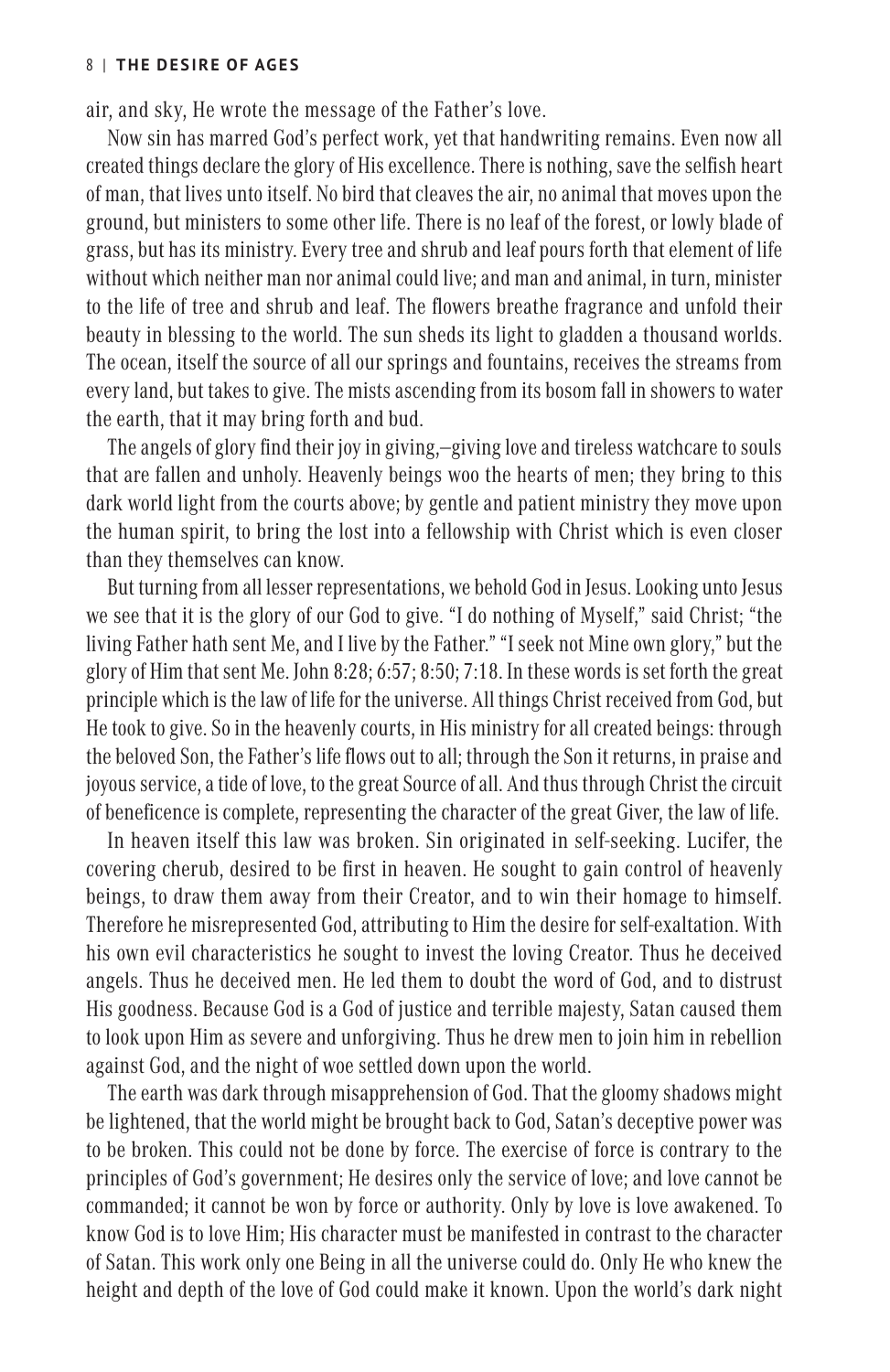the Sun of Righteousness must rise, "with healing in His wings." Malachi 4:2.

The plan for our redemption was not an afterthought, a plan formulated after the fall of Adam. It was a revelation of "the mystery which hath been kept in silence through times eternal." Romans 16:25, R.V. It was an unfolding of the principles that from eternal ages have been the foundation of God's throne. From the beginning, God and Christ knew of the apostasy of Satan, and of the fall of man through the deceptive power of the apostate. God did not ordain that sin should exist, but He foresaw its existence, and made provision to meet the terrible emergency. So great was His love for the world, that He covenanted to give His only-begotten Son, "that whosoever believeth in Him should not perish, but have everlasting life." John 3:16.

Lucifer had said, "I will exalt my throne above the stars of God; . . . I will be like the Most High." Isaiah 14:13, 14. But Christ, "being in the form of God, counted it not a thing to be grasped to be on an equality with God, but emptied Himself, taking the form of a servant, being made in the likeness of men." Philippians 2:6, 7, R.V., margin.

This was a voluntary sacrifice. Jesus might have remained at the Father's side. He might have retained the glory of heaven, and the homage of the angels. But He chose to give back the scepter into the Father's hands, and to step down from the throne of the universe, that He might bring light to the benighted, and life to the perishing.

Nearly two thousand years ago, a voice of mysterious import was heard in heaven, from the throne of God, "Lo, I come." "Sacrifice and offering Thou wouldest not, but a body hast Thou prepared Me. . . . Lo, I come (in the volume of the Book it is written of Me,) to do Thy will, O God." Hebrews 10:5-7. In these words is announced the fulfillment of the purpose that had been hidden from eternal ages. Christ was about to visit our world, and to become incarnate. He says, "A body hast Thou prepared Me." Had He appeared with the glory that was His with the Father before the world was, we could not have endured the light of His presence. That we might behold it and not be destroyed, the manifestation of His glory was shrouded. His divinity was veiled with humanity,—the invisible glory in the visible human form.

This great purpose had been shadowed forth in types and symbols. The burning bush, in which Christ appeared to Moses, revealed God. The symbol chosen for the representation of the Deity was a lowly shrub, that seemingly had no attractions. This enshrined the Infinite. The all-merciful God shrouded His glory in a most humble type, that Moses could look upon it and live. So in the pillar of cloud by day and the pillar of fire by night, God communicated with Israel, revealing to men His will, and imparting to them His grace. God's glory was subdued, and His majesty veiled, that the weak vision of finite men might behold it. So Christ was to come in "the body of our humiliation" (Philippians 3:21, R.V.), "in the likeness of men." In the eyes of the world He possessed no beauty that they should desire Him; yet He was the incarnate God, the light of heaven and earth. His glory was veiled, His greatness and majesty were hidden, that He might draw near to sorrowful, tempted men.

God commanded Moses for Israel, "Let them make Me a sanctuary; that I may dwell among them" (Exodus 25:8), and He abode in the sanctuary, in the midst of His people. Through all their weary wandering in the desert, the symbol of His presence was with them. So Christ set up His tabernacle in the midst of our human encampment. He pitched His tent by the side of the tents of men, that He might dwell among us, and make us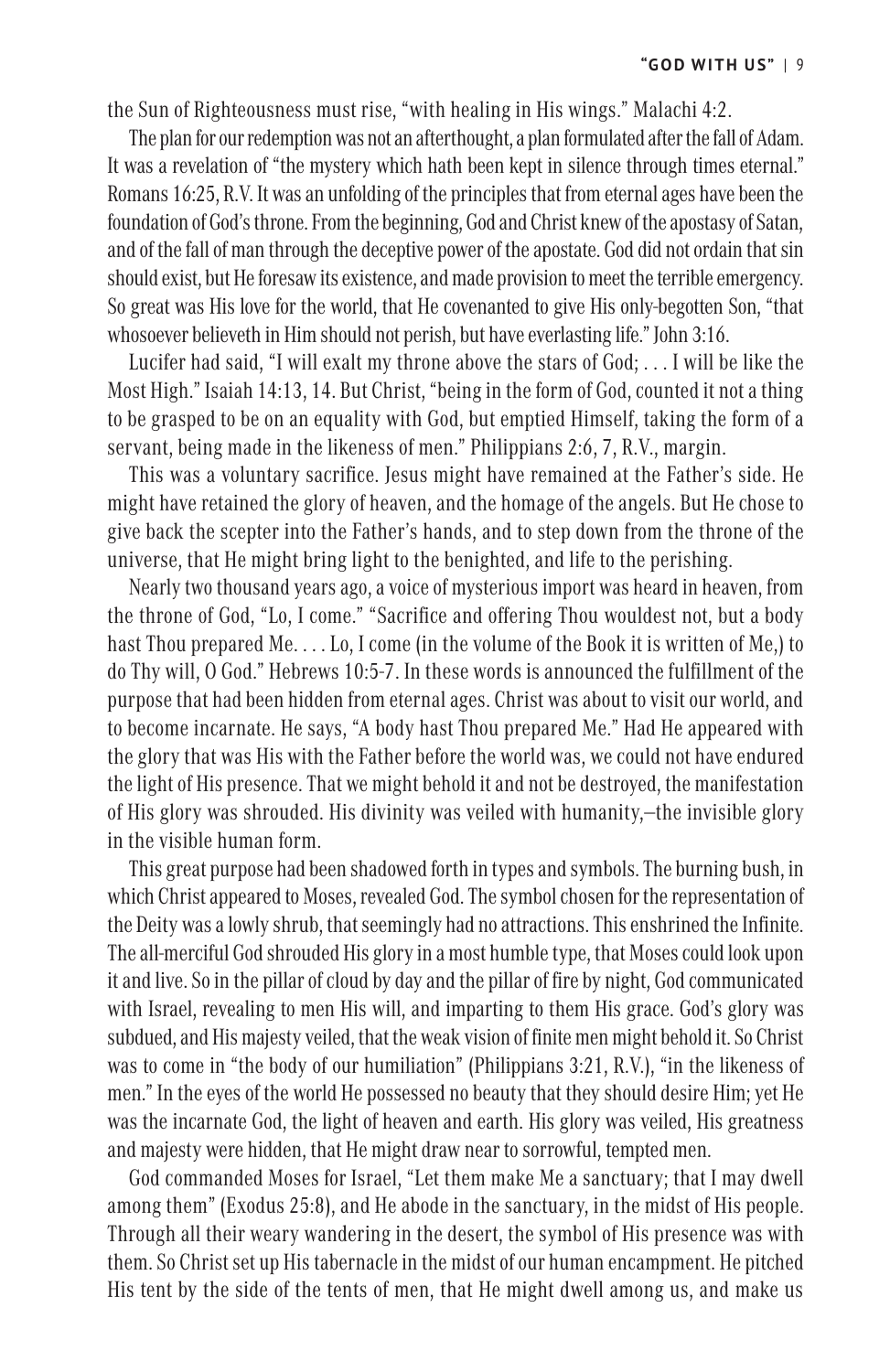familiar with His divine character and life. "The Word became flesh, and tabernacled among us (and we beheld His glory, glory as of the Only Begotten from the Father), full of grace and truth." John 1:14, R.V., margin.

Since Jesus came to dwell with us, we know that God is acquainted with our trials, and sympathizes with our griefs. Every son and daughter of Adam may understand that our Creator is the friend of sinners. For in every doctrine of grace, every promise of joy, every deed of love, every divine attraction presented in the Saviour's life on earth, we see "God with us."

Satan represents God's law of love as a law of selfishness. He declares that it is impossible for us to obey its precepts. The fall of our first parents, with all the woe that has resulted, he charges upon the Creator, leading men to look upon God as the author of sin, and suffering, and death. Jesus was to unveil this deception. As one of us He was to give an example of obedience. For this He took upon Himself our nature, and passed through our experiences. "In all things it behooved Him to be made like unto His brethren." Hebrews 2:17. If we had to bear anything which Jesus did not endure, then upon this point Satan would represent the power of God as insufficient for us. Therefore Jesus was "in all points tempted like as we are." Hebrews 4:15. He endured every trial to which we are subject. And He exercised in His own behalf no power that is not freely offered to us. As man, He met temptation, and overcame in the strength given Him from God. He says, "I delight to do Thy will, O My God: yea, Thy law is within My heart." Psalm 40:8. As He went about doing good, and healing all who were afflicted by Satan, He made plain to men the character of God's law and the nature of His service. His life testifies that it is possible for us also to obey the law of God.

By His humanity, Christ touched humanity; by His divinity, He lays hold upon the throne of God. As the Son of man, He gave us an example of obedience; as the Son of God, He gives us power to obey. It was Christ who from the bush on Mount Horeb spoke to Moses saying, "I AM THAT I AM. . . . Thus shalt thou say unto the children of Israel, I AM hath sent me unto you." Exodus 3:14. This was the pledge of Israel's deliverance. So when He came "in the likeness of men," He declared Himself the I AM. The Child of Bethlehem, the meek and lowly Saviour, is God "manifest in the flesh." 1 Timothy 3:16. And to us He says: "I AM the Good Shepherd." "I AM the living Bread." "I AM the Way, the Truth, and the Life." "All power is given unto Me in heaven and in earth." John 10:11; 6:51; 14:6; Matthew 28:18. I AM the assurance of every promise. I AM; be not afraid. "God with us" is the surety of our deliverance from sin, the assurance of our power to obey the law of heaven.

In stooping to take upon Himself humanity, Christ revealed a character the opposite of the character of Satan. But He stepped still lower in the path of humiliation. "Being found in fashion as a man, He humbled Himself, and became obedient unto death, even the death of the cross." Philippians 2:8. As the high priest laid aside his gorgeous pontifical robes, and officiated in the white linen dress of the common priest, so Christ took the form of a servant, and offered sacrifice, Himself the priest, Himself the victim. "He was wounded for our transgressions, He was bruised for our iniquities: the chastisement of our peace was upon Him." Isaiah 53:5.

Christ was treated as we deserve, that we might be treated as He deserves. He was condemned for our sins, in which He had no share, that we might be justified by His righteousness, in which we had no share. He suffered the death which was ours, that we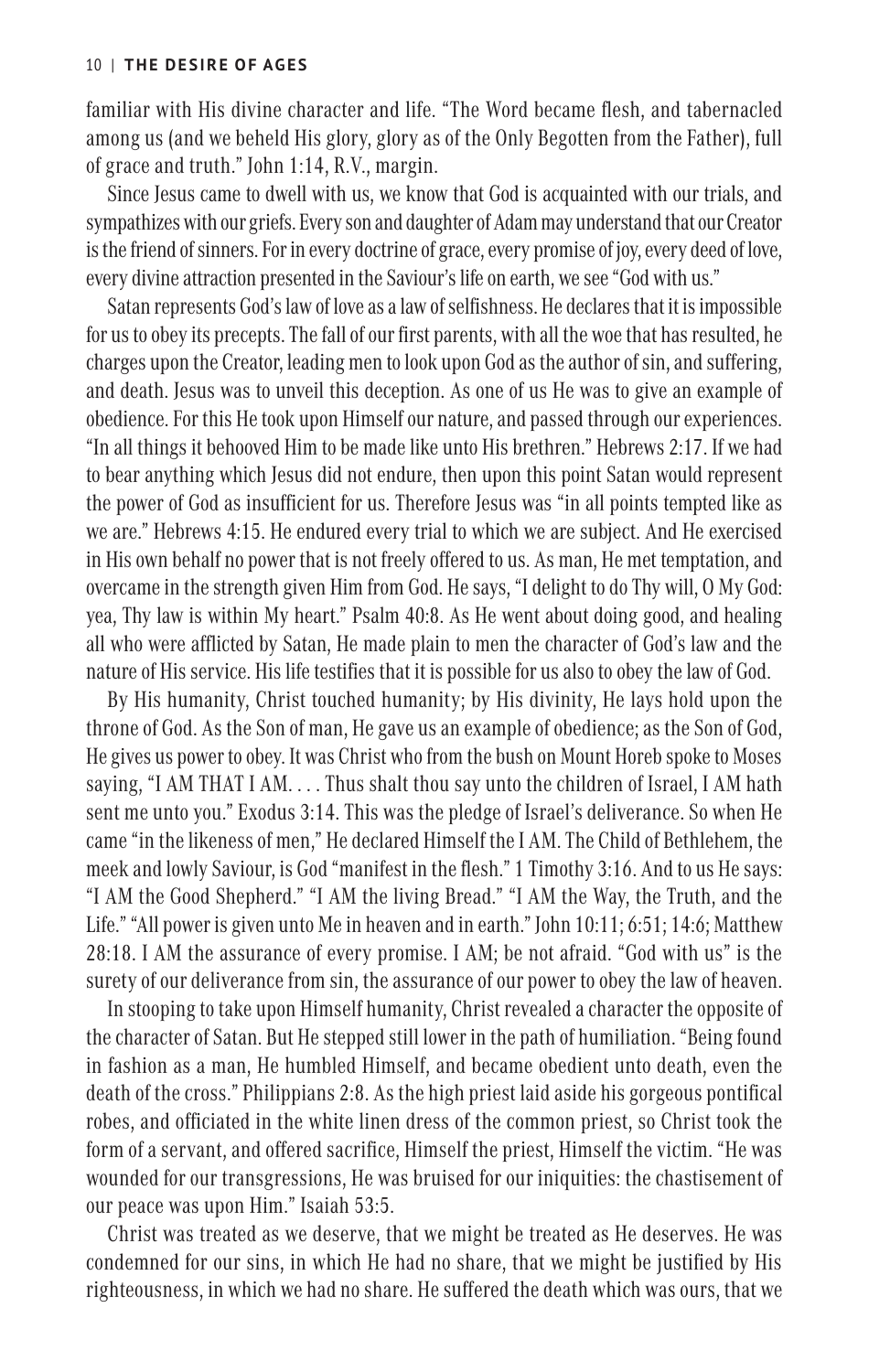might receive the life which was His. "With His stripes we are healed."

By His life and His death, Christ has achieved even more than recovery from the ruin wrought through sin. It was Satan's purpose to bring about an eternal separation between God and man; but in Christ we become more closely united to God than if we had never fallen. In taking our nature, the Saviour has bound Himself to humanity by a tie that is never to be broken. Through the eternal ages He is linked with us. "God so loved the world, that He gave His only-begotten Son." John 3:16. He gave Him not only to bear our sins, and to die as our sacrifice; He gave Him to the fallen race. To assure us of His immutable counsel of peace, God gave His only-begotten Son to become one of the human family, forever to retain His human nature. This is the pledge that God will fulfill His word. "Unto *us* a child is born, unto *us* a son is given: and the government shall be upon His shoulder." God has adopted human nature in the person of His Son, and has carried the same into the highest heaven. It is the "Son of man" who shares the throne of the universe. It is the "Son of man" whose name shall be called, "Wonderful, Counselor, The mighty God, The everlasting Father, The Prince of Peace." Isaiah 9:6. The I AM is the Daysman between God and humanity, laying His hand upon both. He who is "holy, harmless, undefiled, separate from sinners," is not ashamed to call us brethren. Hebrews 7:26; 2:11. In Christ the family of earth and the family of heaven are bound together. Christ glorified is our brother. Heaven is enshrined in humanity, and humanity is enfolded in the bosom of Infinite Love.

Of His people God says, "They shall be as the stones of a crown, lifted up as an ensign upon His land. For how great is His goodness, and how great is His beauty!" Zechariah 9:16, 17. The exaltation of the redeemed will be an eternal testimony to God's mercy. "In the ages to come," He will "show the exceeding riches of His grace in His kindness toward us through Christ Jesus." "To the intent that . . . unto the principalities and the powers in the heavenly places might be made known . . . the manifold wisdom of God, according to the eternal purpose which He purposed in Christ Jesus our Lord." Ephesians 2:7; 3:10, 11, R.V.

Through Christ's redeeming work the government of God stands justified. The Omnipotent One is made known as the God of love. Satan's charges are refuted, and his character unveiled. Rebellion can never again arise. Sin can never again enter the universe. Through eternal ages all are secure from apostasy. By love's self-sacrifice, the inhabitants of earth and heaven are bound to their Creator in bonds of indissoluble union.

The work of redemption will be complete. In the place where sin abounded, God's grace much more abounds. The earth itself, the very field that Satan claims as his, is to be not only ransomed but exalted. Our little world, under the curse of sin the one dark blot in His glorious creation, will be honored above all other worlds in the universe of God. Here, where the Son of God tabernacled in humanity; where the King of glory lived and suffered and died,—here, when He shall make all things new, the tabernacle of God shall be with men, "and He will dwell with them, and they shall be His people, and God Himself shall be with them, and be their God." And through endless ages as the redeemed walk in the light of the Lord, they will praise Him for His unspeakable Gift,—*Immanuel, "God with us."*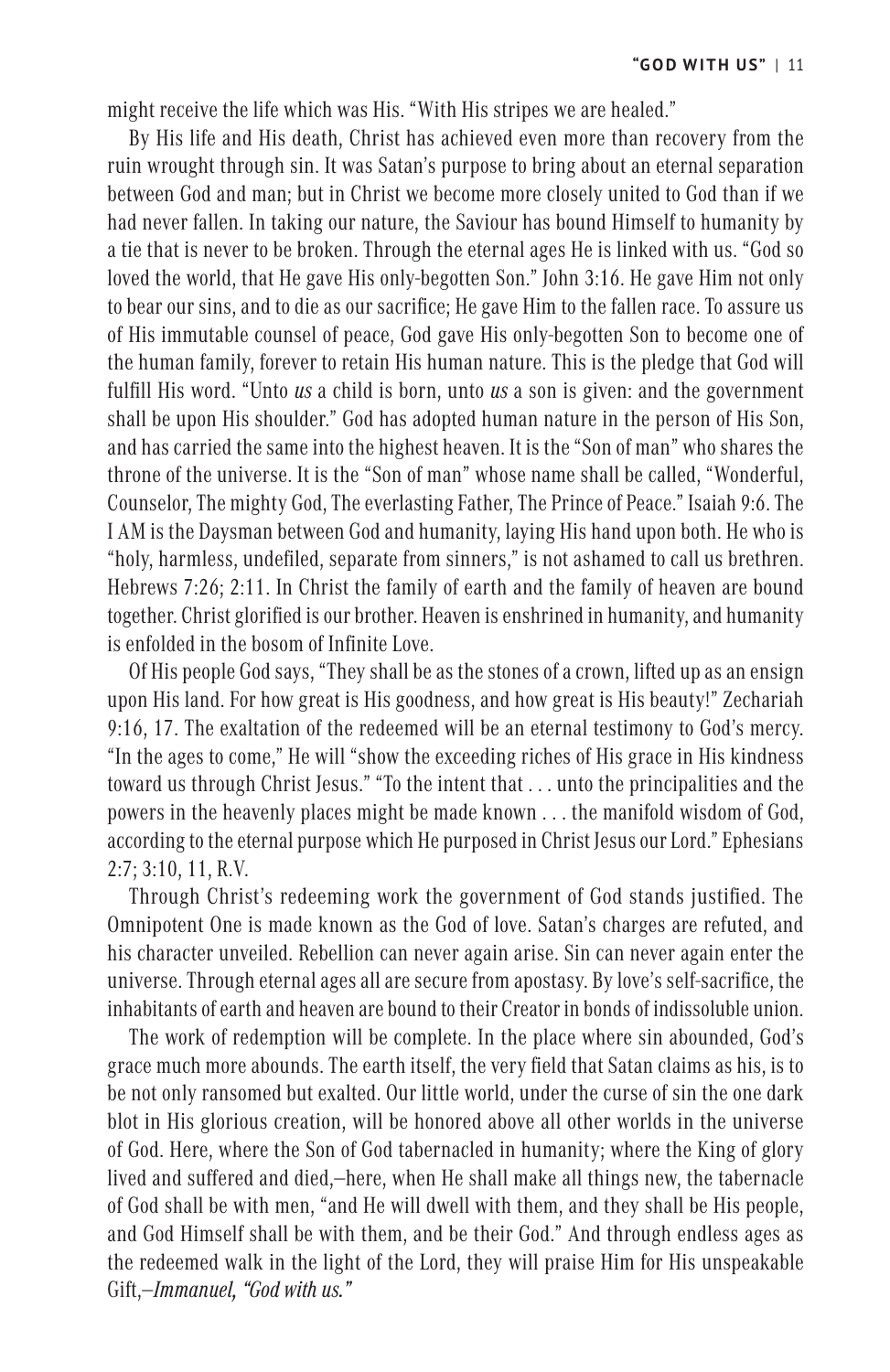## **The Chosen People**

**F** or more than a thousand years the Jewish people had awaited the Saviour's coming.<br>Upon this event they had rested their brightest hopes. In song and prophecy, in<br>temple rite and household prayer, they had enshrined His or more than a thousand years the Jewish people had awaited the Saviour's coming. Upon this event they had rested their brightest hopes. In song and prophecy, in temple rite and household prayer, they had enshrined His name. And yet at His ground;" He had "no form nor comeliness;" and they saw in Him no beauty that they should desire Him. "He came unto His own, and His own received Him not." Isaiah 53:2; John 1:11.

Yet God had chosen Israel. He had called them to preserve among men the knowledge of His law, and of the symbols and prophecies that pointed to the Saviour. He desired them to be as wells of salvation to the world. What Abraham was in the land of his sojourn, what Joseph was in Egypt, and Daniel in the courts of Babylon, the Hebrew people were to be among the nations. They were to reveal God to men.

> In the call of Abraham the Lord had said, "I will bless thee; . . . and thou shalt be a blessing: . . . and in thee shall all families of the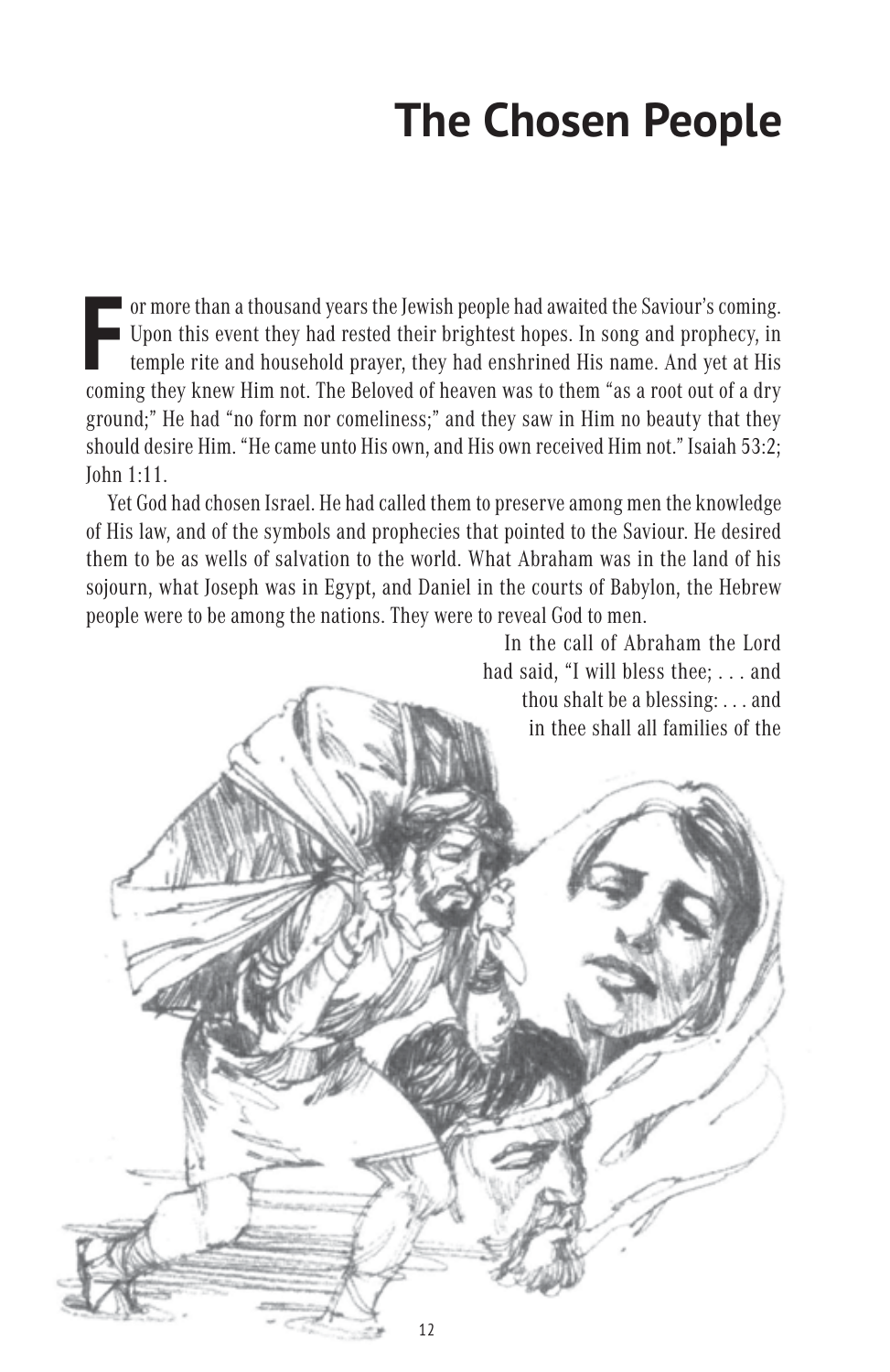earth be blessed." Genesis 12:2, 3. The same teaching was repeated through the prophets. Even after Israel had been wasted by war and captivity, the promise was theirs, "The remnant of Jacob shall be in the midst of many people as a dew from the Lord, as the showers upon the grass, that tarrieth not for man, nor waiteth for the sons of men." Micah 5:7. Concerning the temple at Jerusalem, the Lord declared through Isaiah, "Mine house shall be called an house of prayer for all peoples." Isaiah 56:7, R.V.

But the Israelites fixed their hopes upon worldly greatness. From the time of their entrance to the land of Canaan, they departed from the commandments of God, and followed the ways of the heathen. It was in vain that God sent them warning by His prophets. In vain they suffered the chastisement of heathen oppression. Every reformation was followed by deeper apostasy.

Had Israel been true to God, He could have accomplished His purpose through their honor and exaltation. If they had walked in the ways of obedience, He would have made them "high above all nations which He hath made, in praise, and in name, and in honor." "All people of the earth," said Moses, "shall see that thou art called by the name of the Lord; and they shall be afraid of thee." "The nations which shall hear all these statutes" shall say, "Surely this great nation is a wise and understanding people." Deuteronomy 26:19; 28:10; Deuteronomy 4:6. But because of their unfaithfulness, God's purpose could be wrought out only through continued adversity and humiliation.

They were brought into subjection to Babylon, and scattered through the lands of the heathen. In affliction many renewed their faithfulness to His covenant. While they hung their harps upon the willows, and mourned for the holy temple that was laid waste, the light of truth shone out through them, and a knowledge of God was spread among the nations. The heathen systems of sacrifice were a perversion of the system that God had appointed; and many a sincere observer of heathen rites learned from the Hebrews the meaning of the service divinely ordained, and in faith grasped the promise of a Redeemer.

Many of the exiles suffered persecution. Not a few lost their lives because of their refusal to disregard the Sabbath and to observe the heathen festivals. As idolaters were roused to crush out the truth, the Lord brought His servants face to face with kings and rulers, that they and their people might receive the light. Time after time the greatest monarchs were led to proclaim the supremacy of the God whom their Hebrew captives worshiped.

By the Babylonish captivity the Israelites were effectually cured of the worship of graven images. During the centuries that followed, they suffered from the oppression of heathen foes, until the conviction became fixed that their prosperity depended upon their obedience to the law of God. But with too many of the people obedience was not prompted by love. The motive was selfish. They rendered outward service to God as the means of attaining to national greatness. They did not become the light of the world, but shut themselves away from the world in order to escape temptation to idolatry. In the instruction given through Moses, God had placed restrictions upon their association with idolaters; but this teaching had been misinterpreted. It was intended to prevent them from conforming to the practices of the heathen. But it was used to build up a wall of separation between Israel and all other nations. The Jews looked upon Jerusalem as their heaven, and they were actually jealous lest the Lord should show mercy to the Gentiles.

After the return from Babylon, much attention was given to religious instruction. All over the